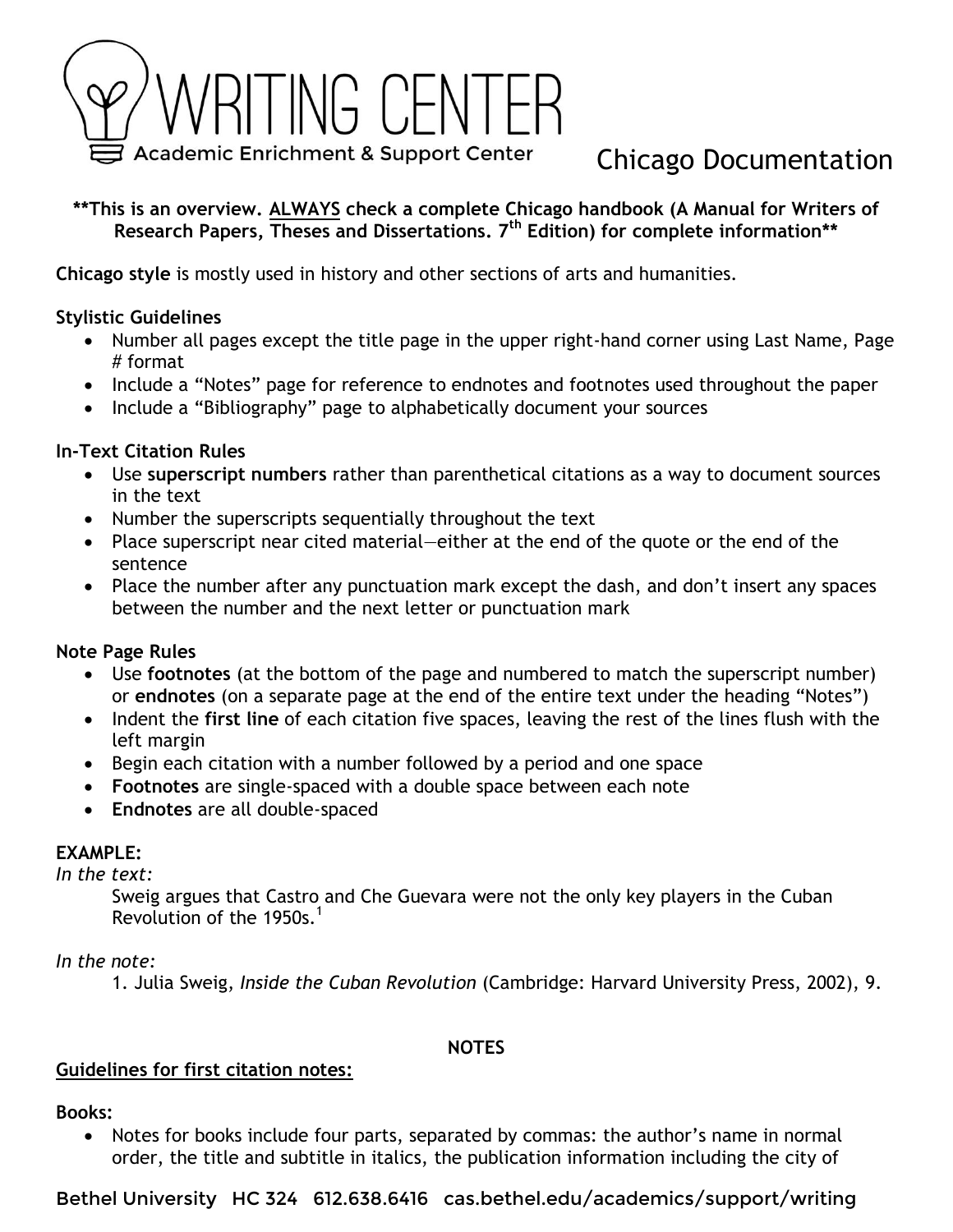publication, a shortened form of the publisher's name and the date all enclosed by parentheses, and the page number(s) to which the note refers.

## **One Author:**

1. Hayden Herrera, *Frida: A Biography of Frida Kahlo* (New York: Harper and Row, 1983), 356.

# **More Than One Author:**

*2.* Tom Shales and James A. Miller, *Live from New York: An Uncensored History Saturday Night Live* (New York: Little, Brown, 2002), 501.

# **Unknown Author:**

3. *The New York Times Atlas of the World* (New York: New York Times Books, 1980), 67.

# **Editor:**

4. C. Vann Woodward, ed., *Mary Chesnut's Civil War* (New Haven, Conn.: Yale University Press, 1981), 214.

# **Periodicals:**

• Notes for periodicals include the following elements, separated by commas: the author's name in normal order, the article title in quotation marks, and the periodical title italicized. The format for the rest of the publication information, including the volume and issue numbers, date of publication, and page numbers to which the note refers, varies depending on the type of periodical.

# **Article in a Journal Paginated by Volume:**

5. Linda Hutcheon, "She Do the President in Different Voices," *PMLA* 116 (2001): 518.

# **Article in a Journal Paginated by Issue:**

6. John Lofty, "The Politics at Modernism's Funeral," *Canadian Journal of Political Theory* 6, no. 3 (1987): 89.

# **Article in a Magazine:**

7. Claudia Kalb, "Operating on Accuracy," *Newsweek*, 30 September 2002, 59.

# **Article in a Newspaper:**

8. Dennis Kelly, "A Financial Report Card for Colleges," *USA Today*, 5 July 1994, sec. D, p. 1.

# **Electronic Sources:**

• The basic entry for most sources you access on the Internet should include the following elements, separated by commas: author's name if available, title of the document in quotation marks, title of the site italicized, sponsor of site, the URL, page number or other internal division of the source if applicable.

**Website:** (give the author's name if available, title of the site in italics, date of publication or last revision, URL in angle brackets, and the date of access in parentheses)

9. Kevin Rayburn, *The 1920s*, http://www.louisville.edu/~kprayb01/1920s.html (accessed January 28, 2014).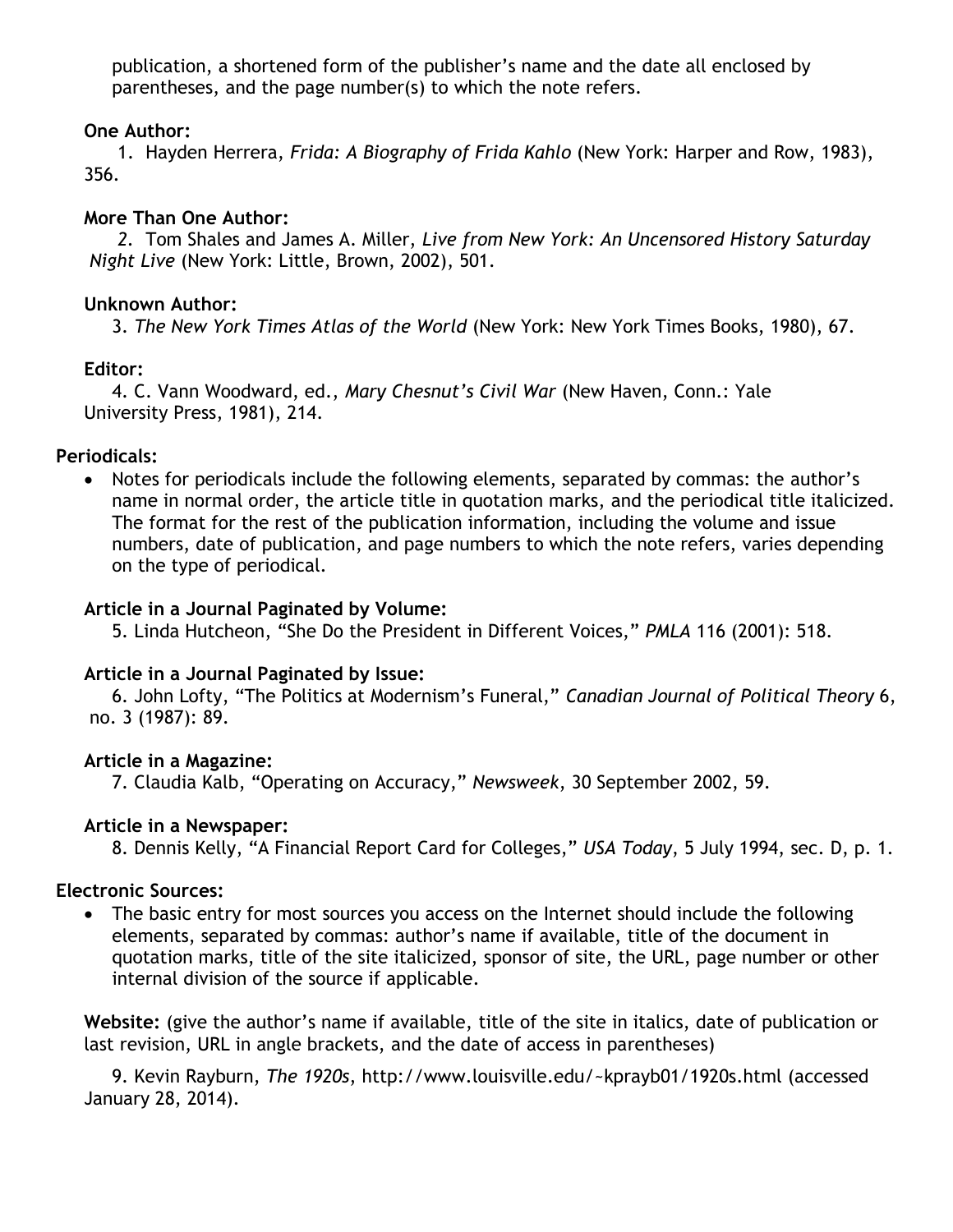**Document from a Website: (**after the document title, include the title of the complete work in italics)

10. Stephanie Brail, "Newsflash!" *Spider Woman: An Online Community and Resource for Women Web Designers*, http://www.amazoncity.com/spiderwoman/web.html (accessed March 13, 2014).

**Material from a Database:** (in addition to the publication information, give the name of the database in italics; name of the service; and the date of access in parentheses)

11. Herman Schwartz, "Executive Restraint: Supreme Court Cases and the Presidency," *The Nation* 264, no. 25 (1997): 4, http://find.galegroup.com.ezproxy.bethel.edu/ ovrc/start.do?prodId=OVRC&userGroupName=clic\_bethel (accessed May 20, 2014).

**Article from an Online Periodical:** (include the name of the periodical in italics; date of publication; page number; URL; and date of access in parentheses)

12. Beth Pinsker, "Want to See First-Run Indie Films? Join the Club," *New York Times,* 26 August 2002, sec. E, http://movies.nytimes.com/person/1093804/Beth-Pinsker (accessed February 3, 2012).

#### **Guidelines for subsequent notes for previously cited sources:**

After you've cited a source once, you only need to list the author's last name, shortened version of the title, and the page number. If the reference is to the same source cited in the previous note, you can use the abbreviation *Ibid.* instead of the name and title.

- 13. Herrera, *Frida*, 32.
- 14. Ibid., 23.
- 15. Foner and Lewis, *Black Wonder*, 138-39.
- 16. Kalb, "Operating on Accuracy," 59.

# **BIBLIOGRAPHY PAGE**

- List sources alphabetically by the author's last name or by the first major word in the title if the author is unknown
- The bibliographic entry for a source will be the same as the first note for that source EXCEPT: the entries are not numbered, the second line is indented rather than the first, the author's last name comes first, followed by the first name; main elements of the entry are separated by periods instead of commas; and publication information for books and periodicals is **not** enclosed in parentheses.

#### **Guidelines for bibliography entries:**

#### **One Author:**

Herrera, Hayden. *Frida: A Biography of Frida Kahlo.* New York: Harper and Row, 1983.

# **More Than One Author:**

Shales, Tom, and James A. Miller. *Live from New York: An Uncensored History of Saturday Night Live.* New York: Little, Brown, 2002.